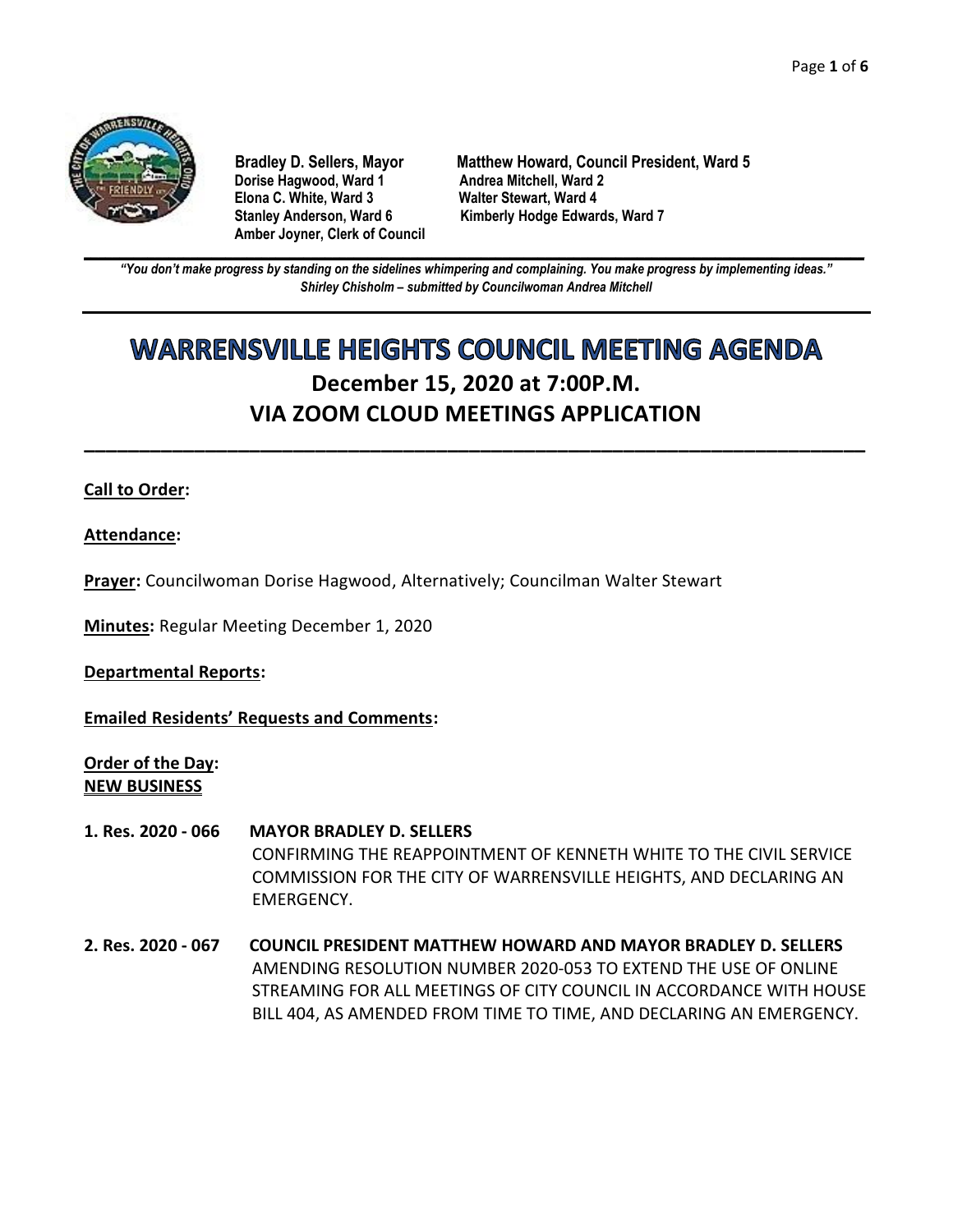#### **3. Ord. 2020 - 164 MAYOR BRADLEY D. SELLERS**

AMENDING ORDINANCE NUMBER 2020-038 TO REFERENCE ANY NEWLY ADOPTED STATE LEGISLATION AND TO CLARIFY THE EXPIRATION DATE OF THE CITY OF WARRENSVILLE HEIGHTS PUBLIC HEALTH EMERGENCY DUE TO THE 2020 COVID-19 CORONAVIRUS PANDEMIC, AND DECLARING AN EMERGENCY.

#### **4. Ord. 2020 - 165 MAYOR BRADLEY D. SELLERS**

AUTHORIZING THE ADMINISTRATION OF THE CITY OF WARRENSVILLE HEIGHTS TO ENTER INTO A PERSONAL SERVICES AGREEMENT WITH CALVIN SINGLETON TO PROVIDE SERVICES AS A PLAN EXAMINER FOR THE PERIOD BEGINNING JANUARY 1, 2021 AND ENDING DECEMBER 31, 2021, AND DECLARING AN EMERGENCY.

#### **5. Ord. 2020 - 166 MAYOR BRADLEY D. SELLERS**

AUTHORIZING THE ADMINISTRATION OF THE CITY OF WARRENSVILLE HEIGHTS TO ENTER INTO A PERSONAL SERVICES AGREEMENT WITH GEORGE SMERIGAN OF TACTICAL PLANNING, LLC TO PROVIDE MUNICIPAL PLANNING SERVICES FOR THE PERIOD BEGINNING JANUARY 1, 2021 AND ENDING DECEMBER 31, 2021, AND DECLARING AN EMERGENCY.

#### **6. Ord. 2020 - 167 MAYOR BRADLEY D. SELLERS**

AUTHORIZING THE ADMINISTRATION OF THE CITY OF WARRENSVILLE HEIGHTS TO ENTER INTO A PERSONAL SERVICES AGREEMENT WITH G. GIFFORD DYER TO PROVIDE SERVICES AS A PLAN EXAMINER FOR THE PERIOD BEGINNING JANUARY 1, 2021 AND ENDING DECEMBER 31, 2021, AND DECLARING AN EMERGENCY.

# **7. Ord. 2020 - 168 MAYOR BRADLEY D. SELLERS** AUTHORIZING THE ADMINISTRATION OF THE CITY OF WARRENSVILLE HEIGHTS TO ENTER INTO A PERSONAL SERVICES AGREEMENT WITH GLORYA D. FLOWERS TO PROVIDE SERVICES AS A PLUMBING, ELECTRICAL, HVAC AND BUILDING INSPECTOR FOR THE PERIOD BEGINNING JANUARY 1, 2021 AND ENDING DECEMBER 31, 2021, AND DECLARING AN EMERGENCY.

# **8. Ord. 2020 - 169 MAYOR BRADLEY D. SELLERS**

AUTHORIZING THE ADMINISTRATION OF THE CITY OF WARRENSVILLE HEIGHTS TO ENTER INTO A PERSONAL SERVICES AGREEMENT WITH MICHAEL H. WILDERMUTH TO PROVIDE SERVICES AS A PLAN EXAMINER FOR THE PERIOD BEGINNING JANUARY 1, 2021 AND ENDING DECEMBER 31, 2021, AND DECLARING AN EMERGENCY.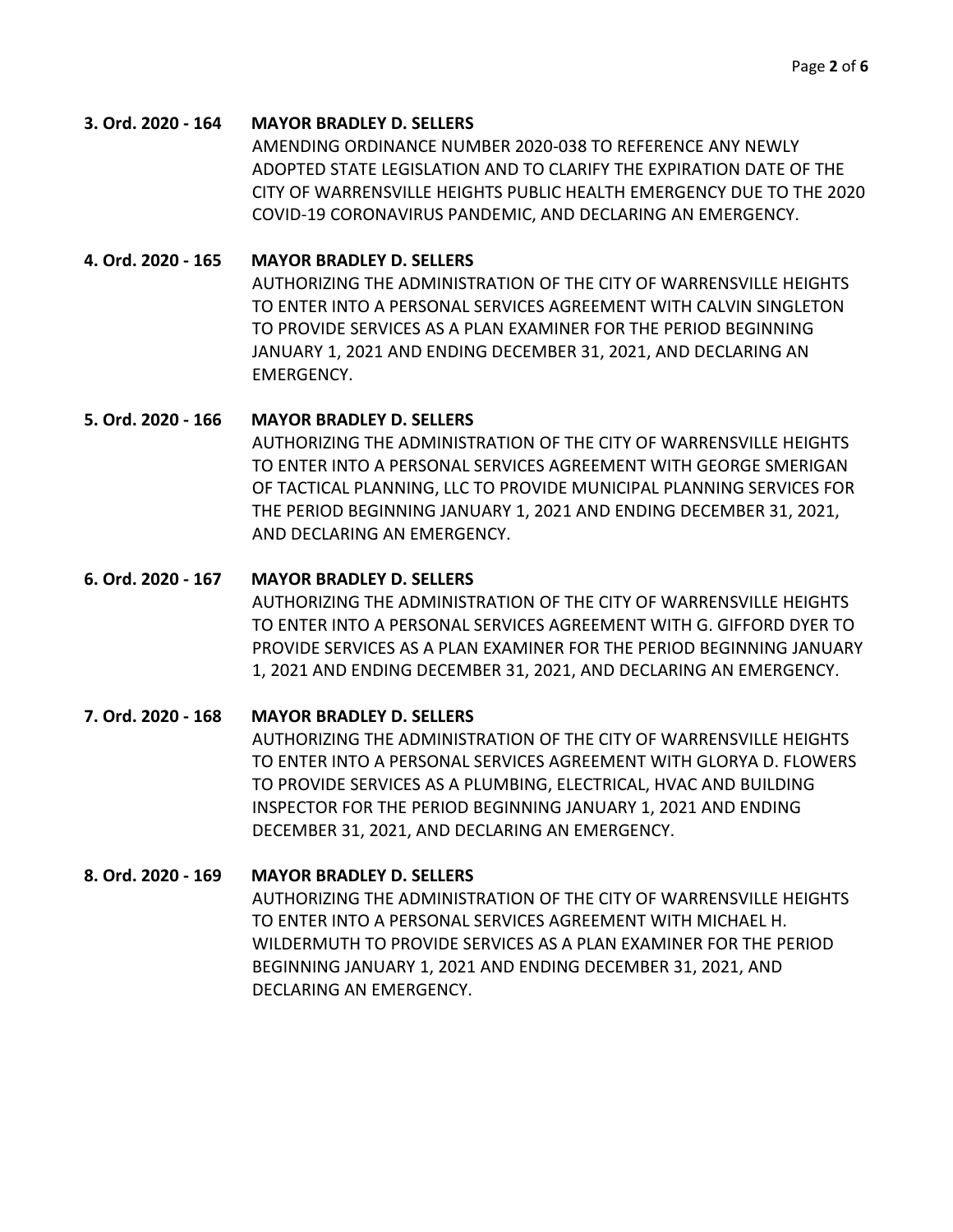### **9. Ord. 2020 - 170 MAYOR BRADLEY D. SELLERS**

AUTHORIZING THE ADMINISTRATION OF THE CITY OF WARRENSVILLE HEIGHTS TO ENTER INTO A PERSONAL SERVICES AGREEMENT WITH WILLIAM GRISWOLD TO PROVIDE SERVICES AS A CHIEF BUILDING OFFICIAL FOR THE PERIOD BEGINNING JANUARY 1, 2021 AND ENDING DECEMBER 31, 2021, AND DECLARING AN EMERGENCY.

# **10. Ord. 2020 - 171 MAYOR BRADLEY D. SELLERS**

AUTHORIZING THE ADMINISTRATION OF THE CITY OF WARRENSVILLE HEIGHTS TO ENTER INTO A PERSONAL SERVICES AGREEMENT WITH WILLIAM GRISWOLD TO PROVIDE SERVICES AS AN ELECTRICAL, HVAC AND BUILDING INSPECTOR FOR THE PERIOD BEGINNING JANUARY 1, 2021 AND ENDING DECEMBER 31, 2021, AND DECLARING AN EMERGENCY.

# **11. Ord. 2020 - 172 MAYOR BRADLEY D. SELLERS**

AUTHORIZING THE MAYOR TO ENTER INTO AN AGREEMENT WITH MAS FINANCIAL ADVISORY SERVICES, LLC TO SERVE AS THE MUNICIPAL FINANCE ADVISOR TO THE CITY OF WARRENSVILLE HEIGHTS FOR THE PERIOD BEGINNING JANUARY 1, 2021 AND ENDING DECEMBER 31, 2021, AND DECLARING AN EMERGENCY.

# **12. Ord. 2020 - 173 MAYOR BRADLEY D. SELLERS**

AUTHORIZING THE ADMINISTRATION OF THE CITY OF WARRENSVILLE HEIGHTS TO ENTER INTO A PERSONAL SERVICES AGREEMENT WITH CHARLES HALL TO PROVIDE ARCHITECTURAL PLANNING SERVICES FOR THE PERIOD BEGINNING JANUARY 1, 2021 AND ENDING DECEMBER 31, 2021, AND DECLARING AN EMERGENCY.

#### **13. Ord. 2020 - 174 MAYOR BRADLEY D. SELLERS**

AUTHORIZING THE MAYOR TO ENTER INTO A MASTER SERVICES AGREEMENT WITH PARAMOUNT PREFERRED SOLUTIONS, INC. TO PROVIDE SERVICES AS A THIRD PARTY ADMINISTRATOR FOR OHIO WORKERS' COMPENSATION FROM JANUARY 1, 2021 TO DECEMBER 31, 2021, AND DECLARING AN EMERGENCY.

# **14. Res. 2020 - 068 MAYOR BRADLEY D. SELLERS**

CONFIRMING THE REAPPOINTMENT OF SHELLI LEWIS TO THE BOARD OF ZONING AND APPEALS FOR THE CITY OF WARRENSVILLE HEIGHTS, AND DECLARING AN EMERGENCY.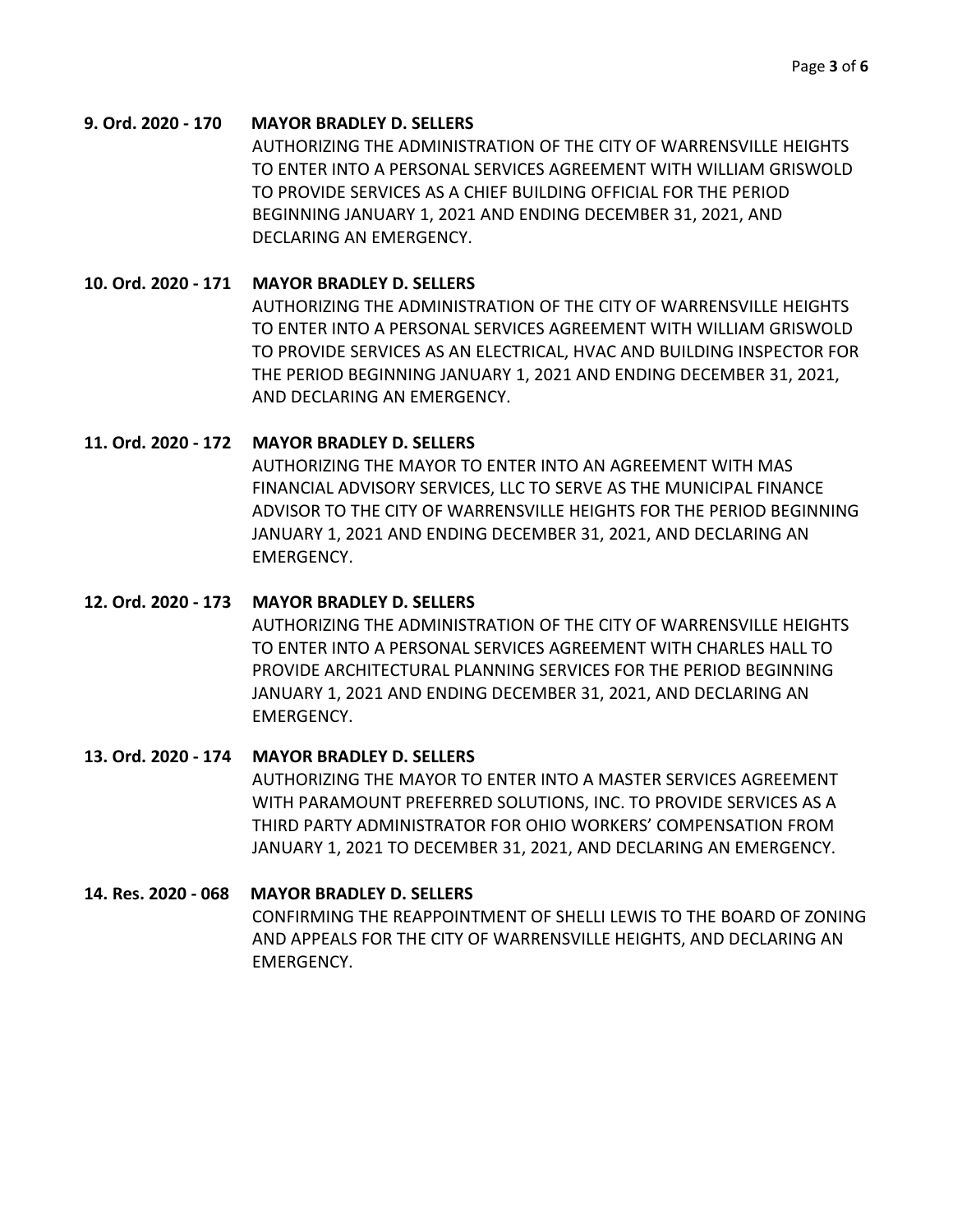# **15. Res. 2020 - 069 MAYOR BRADLEY D. SELLERS**

AUTHORIZING THE MAYOR TO APPROVE THE COMMUNITY REINVESTMENT AREA RESIDENTIAL TAX ABATEMENT APPLICATION OF GENEVA WARD FOR 4461 SAINT GERMAIN BOULEVARD, LOCATED IN THE CHATEAUX OF EMERY WOODS, PERMANENT PARCEL NUMBER 763-08-027, PURSUANT TO CHAPTER 3735 OF THE OHIO REVISED CODE.

**16. Res. 2020 - 070 MAYOR BRADLEY D. SELLERS** AUTHORIZING THE CITY OF WARRENSVILLE HEIGHTS TO RECEIVE REAL PROPERTY TAX ADVANCES IN 2021 FROM THE CUYAHOGA COUNTY FISCAL OFFICER, AND DECLARING AN EMERGENCY FOR TAX YEAR 2020.

**17. Res. 2020 - 071 COUNCIL PRESIDENT MATTHEW HOWARD (YOUTH COMMITTEE CHAIR)** TO DONATE \$1,000.00 TO THE YMCA OF GREATER CLEVELAND IN ORDER TO ASSIST THE WARRENSVILLE HEIGHTS BRANCH OF THE YMCA WITH ITS PROGRAMS FOR YOUTH IN THE CITY OF WARRENSVILLE HEIGHTS FROM JANUARY 1, 2021 TO DECEMBER 31, 2021, AND DECLARING AN EMERGENCY.

# **18. Ord. 2020 - 175 COUNCILMAN WALTER STEWART (SAFETY COMMITTEE CHAIR)**

AMENDING CHAPTER 550 CRIMINAL ACTIVITY NUISANCE OF THE WARRENSVILLE HEIGHTS CODIFIED ORDINANCES TO REMOVE DOMESTIC VIOLENCE OFFENSES FROM THE CRIMINAL ACTIVITY NUISANCE LAW AND REQUIRE NOTICE BE SENT TO OCCUPANTS AS WELL AS PROPERTY OWNERS.

#### **19. Ord. 2020 - 176 MAYOR BRADLEY D. SELLERS**

AUTHORIZING THE MAYOR TO AMEND AN AGREEMENT WITH THE CLEVELAND CLINIC FOUNDATION IN ORDER TO CONTINUE TO PERMIT THE CLEVELAND CLINIC POLICE DEPARTMENT TO EXERCISE POLICE POWERS WITHIN SOUTH POINTE HOSPITAL AND CERTAIN AREAS OUTSIDE OF SOUTH POINTE HOSPITAL BUT WITHIN THE CITY OF WARRENSVILLE HEIGHTS THROUGH DECEMBER 31, 2023, AND DECLARING AN EMERGENCY.

#### **20. Ord. 2020 - 177 MAYOR BRADLEY D. SELLERS**

CONFIRMING THE REAPPOINTMENT OF TERESA METCALF BEASLEY OF MCDONALD HOPKINS LLP AS LAW DIRECTOR OF THE CITY OF WARRENSVILLE HEIGHTS FOR THE PERIOD JANUARY 1, 2021 THROUGH DECEMBER 31, 2021, AND DECLARING AN EMERGENCY.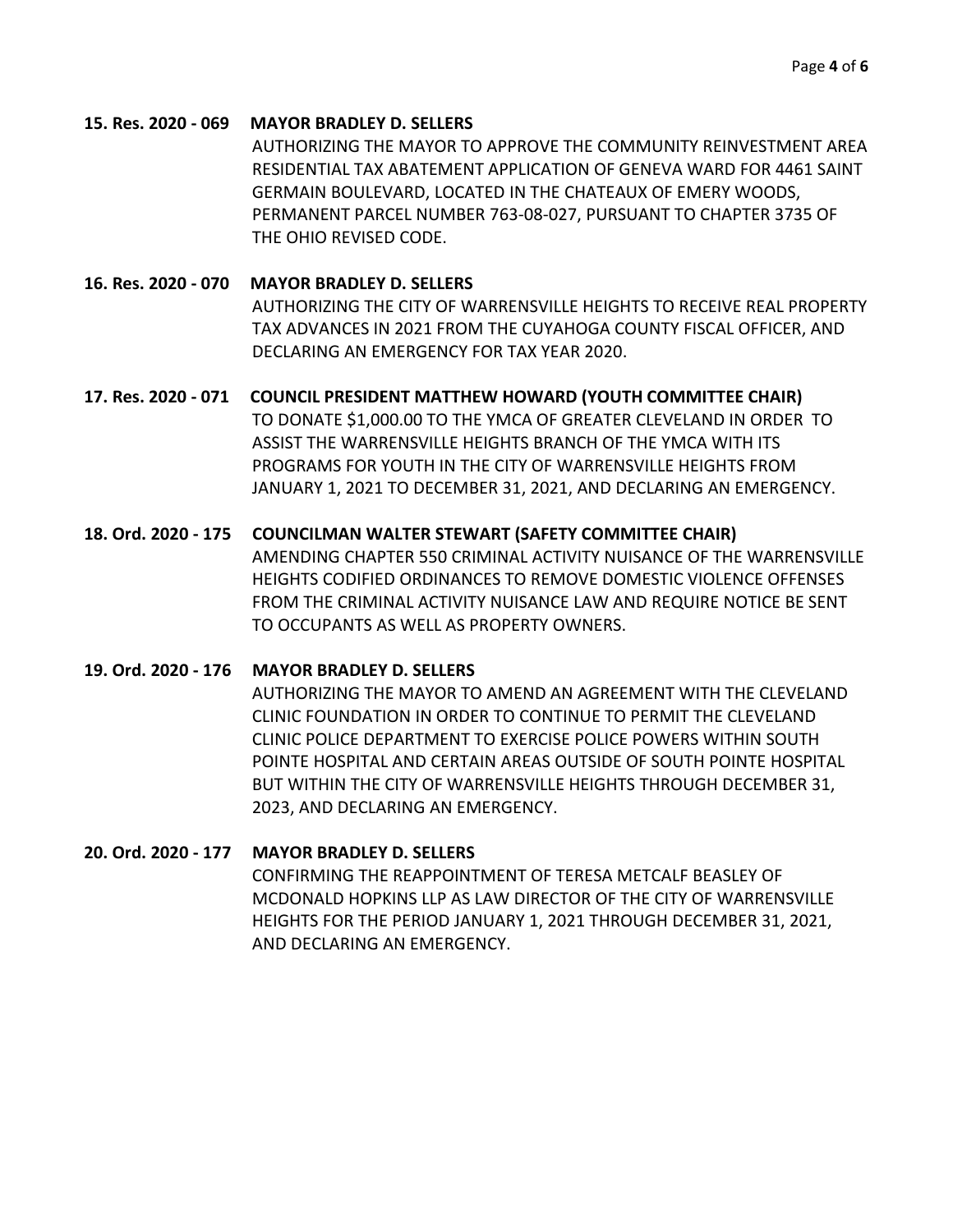# **21. Ord. 2020 - 178 MAYOR BRADLEY D. SELLERS**

AUTHORIZING THE ADMINISTRATION OF THE CITY OF WARRENSVILLE HEIGHTS TO AMEND THE AGREEMENT WITH GEORGE SMERIGAN OF TACTICAL PLANNING, LLC TO PREPARE A COMPREHENSIVE UPDATE TO PART ELEVEN PLANNING AND ZONING CODE AND PART THIRTEEN BUILDING CODE OF THE CITY'S CODIFIED ORDINANCES IN ORDER TO EXTEND THE AGREEMENT TO APRIL 30, 2021, AND DECLARING AN EMERGENCY.

# **22. Ord. 2020 - 179 MAYOR BRADLEY D. SELLERS**

TEMPORARILY APPROPRIATING FUNDS NECESSARY TO MEET THE FIRST QUARTER EXPENDITURES FOR THE OPERATIONS AND FUNCTIONS OF THE CITY OF WARRENSVILLE HEIGHTS FOR THE FISCAL YEAR 2021, AND DECLARING AN EMERGENCY.

# **23. Ord. 2020 - 180 MAYOR BRADLEY D. SELLERS**

AUTHORIZING THE MAYOR TO ENTER INTO A MEMORANDUM OF UNDERSTANDING FOR 2021 WITH THE CUYAHOGA COUNTY SOIL AND WATER CONSERVATION DISTRICT AND THE NORTHEAST OHIO REGIONAL SEWER DISTRICT TO IMPLEMENT A CONSERVATION EDUCATION, STEWARDSHIP AND PUBLIC INVOLVEMENT PROGRAM, AND DECLARING AN EMERGENCY.

# **24. Ord. 2020 - 181 MAYOR BRADLEY D. SELLERS**

AUTHORIZING THE MAYOR TO ENTER INTO AN AGREEMENT WITH JAMES G. ZUPKA, C.P.A., INC. TO PREPARE THE ANNUAL FINANCIAL STATEMENTS FOLLOWING THE GENERALLY ACCEPTED ACCOUNTING PRINCIPLES (GAAP) FOR THE YEARS 2020 THROUGH 2024 FOR THE CITY OF WARRENSVILLE HEIGHTS, AND DECLARING AN EMERGENCY.

# **25. Ord. 2020 - 182 MAYOR BRADLEY D. SELLERS**

AUTHORIZING THE MAYOR TO ENTER INTO A SNOW REMOVAL AGREEMENT WITH ABRAXUS SNOW REMOVAL, INC. TO PROVIDE SNOW REMOVAL SERVICES FOR THE WINTER SEASON OF 2020-2021, AND DECLARING AN EMERGENCY.

#### **ADD ONS**

#### **26. Ord. 2020 - 183 MAYOR BRADLEY D. SELLERS**

TO AMEND THE APPROPRIATIONS FOR CURRENT EXPENDITURES AND OTHER EXPENDITURES OF THE CITY OF WARRENSVILLE HEIGHTS FOR THE YEAR ENDING DECEMBER 31, 2020, AND DECLARING AN EMERGENCY.